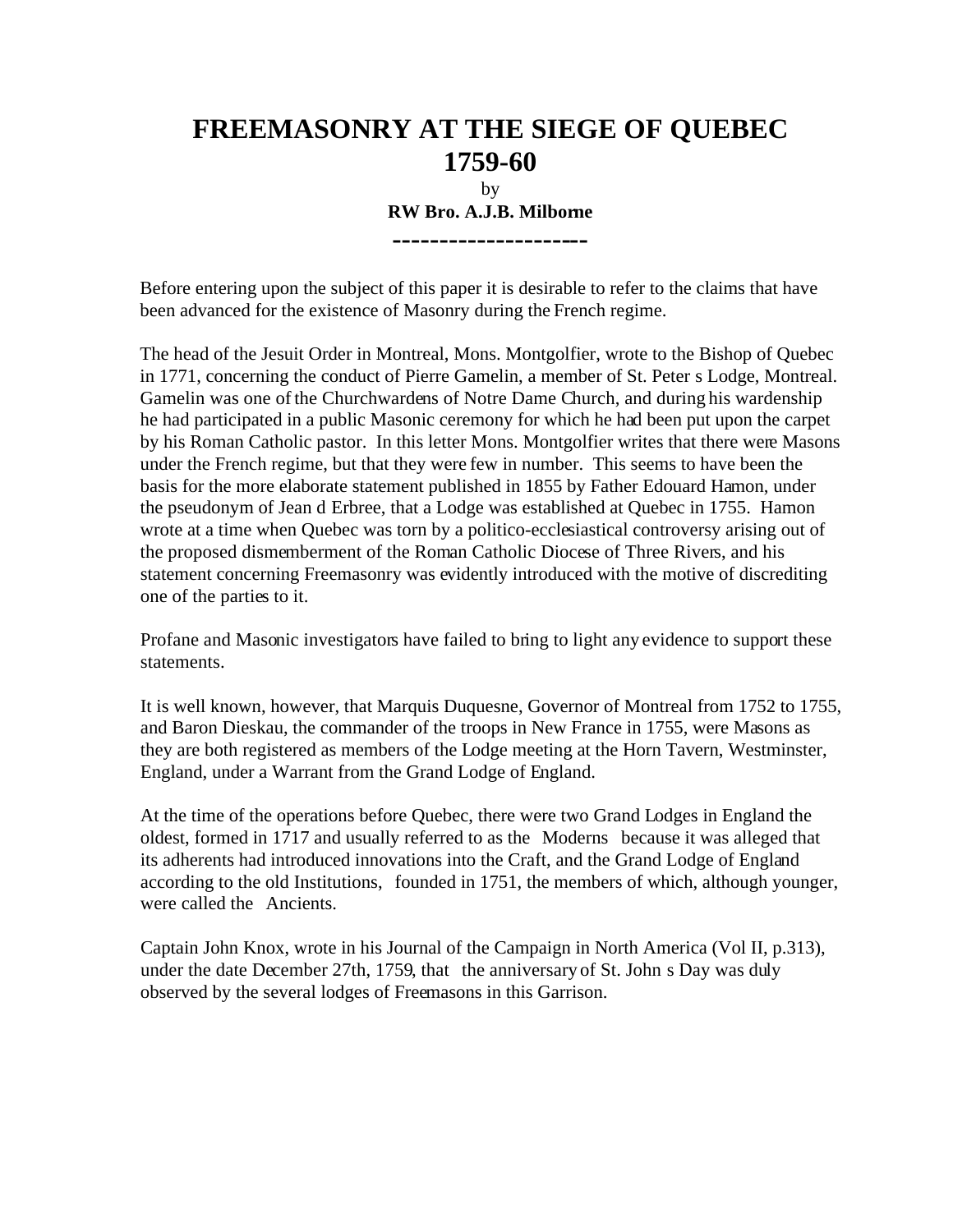Until comparatively recently, this celebration was believed to have been the first joint meeting of the Craft in Quebec. But in 1920, there came into the possession of the Grand Lodge of Quebec, a small book in which James Thompson, a Sergeant in the 78th Regiment (Fraser s Highlanders) had kept a record of the early meetings of the Craft in Quebec, as well as copies of letters written and received by him during the years he was Grand Secretary of the Provincial Grand Lodge.

From this record it is now established that the first joint meeting of the lodges in the garrison was held on November 28th, 1759, which was as soon as Convenient after the Surrender of this place to His Britannic Majesty s Arms.

It should be borne in mind that although the Battle which decided the fate of the City of Quebec was fought on September 13th, 1759, it was until the 29th of September that the British troops marched into the City.

It seems to be a popular belief that with the capitulation of the City of Quebec, the campaign for all practical purposes was at an end. But had a French fleet appeared in the St. Lawrence before a British one in the Spring of 1760, there was more than a probability that Quebec would have been recaptured. Nor was there any certainty that General Murray, upon whom command had devolved, would be able to retain possession for he was left with only six thousand men to hold a fortress that was in wretched condition though he wrote to the Hon. George Murray that they were six thousand as brave troops as ever existed. Surrounding him were ten thousand of the enemy under De Levis and Bougainville, able and energetic commanders, who, in the absence of the British Fleet which had returned to England, now also held command of the River.

Five hundred houses had been destroyed during the three months bombardment, there was little food and no fuel, and as if this were not enough, the excessive coldness of the climate as Murray wrote to Mr. Pitt, and constant living upon salt provisions, without any vegetables, introduced scurvy among the troops, which, getting the better of every precaution of the officer, and every remedy of the surgeon, became as universal as it was inveterate. How serious was this condition may be gathered from a muster roll of Fraser s Highlanders taken early in 1760. Out of a total strength of 894, 580 were in Hospital.

Such were the conditions under which Freemasonry was first introduced into Quebec, and it is surprising indeed that the Brethren were able to meet at all.

In a letter to the Grand Secretary of the Grand Lodge of England, dated February 9th, 1769 John Gawler recounts the story of this first joint meeting and states that eight or nine Regimental Lodges were represented. However, the actual Minute records only six Lodges as participating in the proceedings.

They were the Lodges held in the 15th, 47th and 48th Regiments of Foot held in virtue of Warrants Nos. 245, 192 and 218 from the Grand Lodge of Ireland; a Lodge in the 43rd Regiment held in virtue of a Dispensation granted by Lodge No. 135 I.C. held in the 17th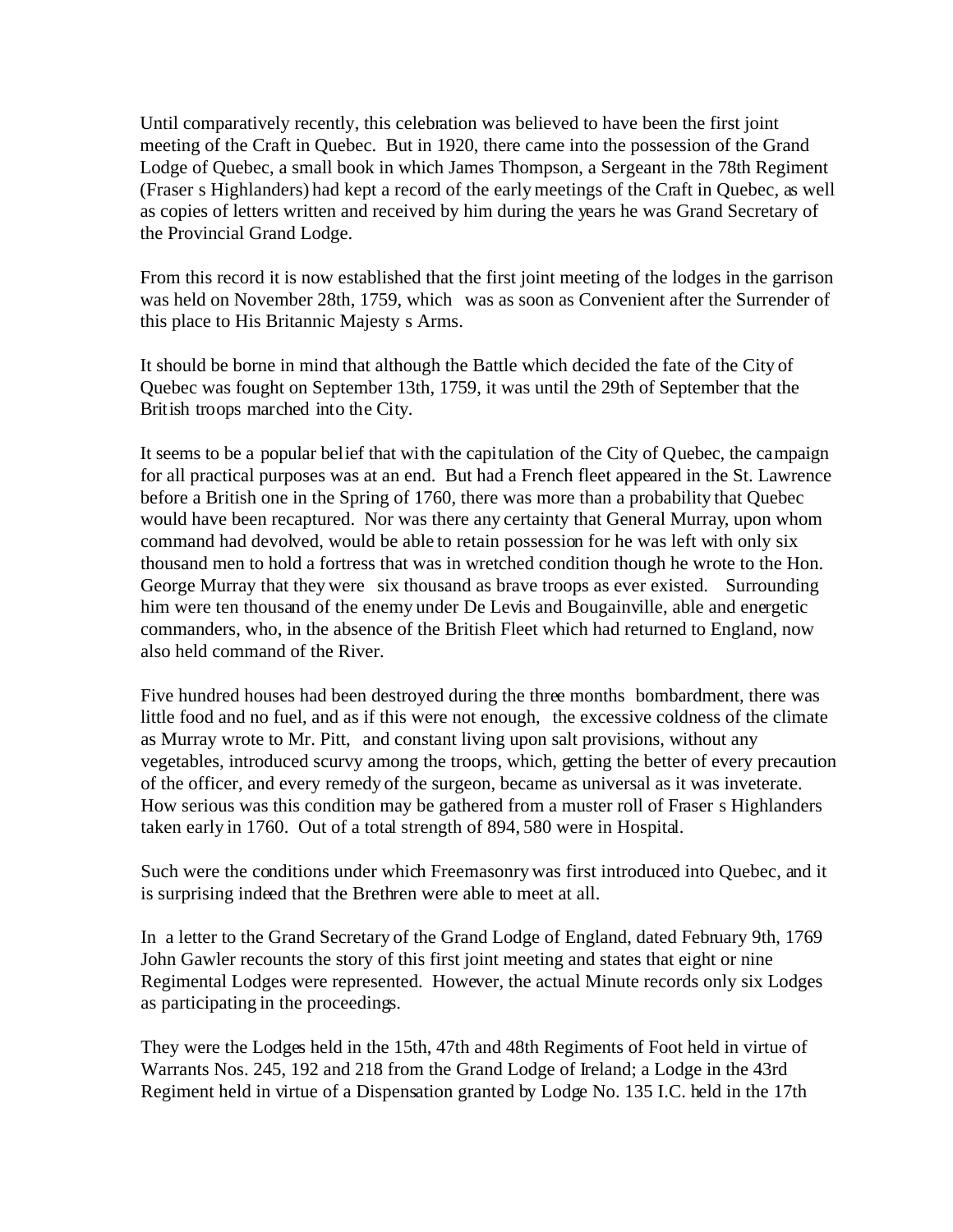Regiment; a Lodge in the Royal Regiment of Artillery held in virtue of a Dispensation granted by Lodge No. 195 I.C. held in the 42nd Regiment, and the sixth in the 28th Regiment holding a Warrant -- Louisburg No. 1 -- from the Provincial Grand Lodge of Boston which, in turn, derived its authority from the Grand Lodge of England ( Moderns ).

In addition to the Regiments mentioned, the 35th, the 58th, the second and third Battalions of the 60th, the 78th (Fraser s Highlanders) and the Louisburg Grenadiers composed of detachments of the 1st, 17th, 22nd, 40th and 56th Regiments also participated in the operations before Quebec. No Lodges appear to have been held in the 35th, 58th, 60th and 78th Regiments at this period. There were Lodges in the 1st, 17th and 22nd Regiments, and members of these Lodges were doubtless serving with the detachments forming the Louisburg Grenadiers, but it is assumed that the Lodges remained with the main bodies of the Regiments. There was also an Irish Lodge in the 28th Regiment -- No. 35, warranted in 1734. Gould writes that this Warrant presumably lapsed on the granting of the Boston Warrant but Bro. J.H. Lepper says that is continued in existence until 1801.

The Minute records that --

 It was considered and agreed upon, as there were so many Lodges in this Garrison, that one of the Brethren present of the greatest skill and merit should take upon him the Name of Grand Master from the authority of the above Lodges until such time as a favourable opportunity should offer for obtaining a proper sanction from the Right Worshipful and Right Honourable the Grand Master of England, and in consequence thereof, our True and Faithful Brother Mr. John Price Guinnett, Lieutenant in His Majesty s 47th Regiment, was unanimously, and to the great satisfaction of the whole Fraternity assembled Proclaimed Grand Master for the ensuing year.

Gawler s account of this meeting provides us with a little more information than in the actual Minute. It reads:--

 In the winter of the year 1759, when Conquest had added that Capital to His Majesty s Dominions, the Masters and Wardens of all the Warranted Lodges held in the Regiments garrisoned there (to the No. of 8 or 9) assembled together and Unanimously Agreed to Choose an Acting Grand Master to preside over them, the better to Advance Masonry, Regulate their Proceedings, and Unite them in a Common Bond of Brotherly Love. Agreeable thereto they made choice of Brother Guinnett, Lieutenant in the 47th Regiment, and drew out Signed and Sealed a Warrant Impowering him and his successors Ellected to Congregate them together as a Grand Lodge for the Intent afore mentioned they having the Constitutions as their Chiefest Guide. This Regulation together with the Charitable Collections made and given to the poor Widows and Orphans of the Army and the distressed Canadians, brought the Craft into such universal esteem, that numbers applied to the different Lodges and was made Masons in as much as to make them so numerous To oblige the Grand Master to grant Warrants from under his present Authority until opportunity might offer for them to apply for a Greater.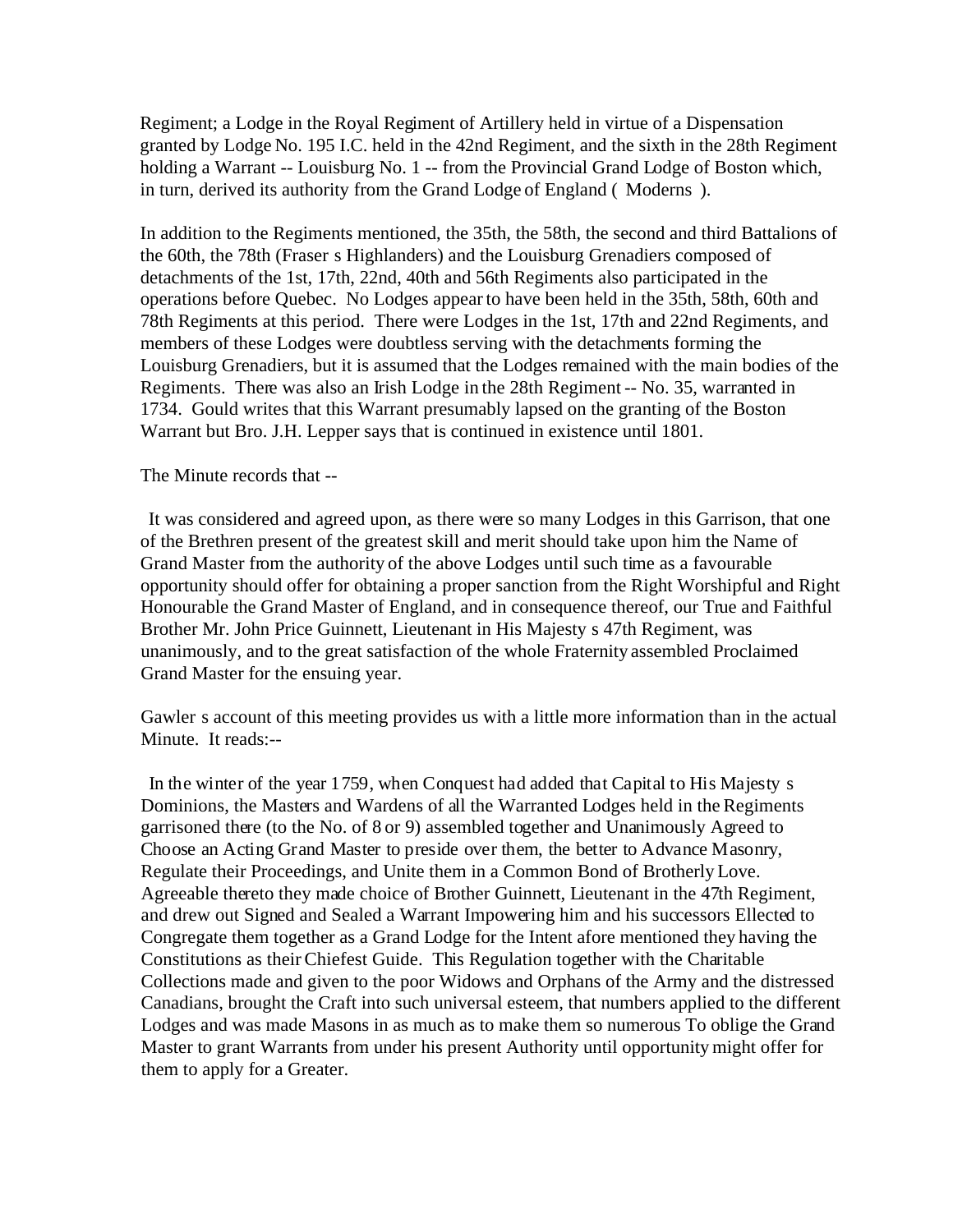Very little is known about the first Provincial Grand Master. He was gazetted a Lieutenant in the 47th Regiment with seniority from April 2nd, 1759. He was wounded at the Battle of the Plains of Abraham and returned to England in 1760. He is shown as a member of Lodge No. 192 I.C. held in the 47th Regiment in a list compiled by Bro. E.E. West, but he does not appear as such in the Registers of the Grand Lodge of Ireland.

I have often wondered why this unknown Lieutenant should have been selected. The more important military and Masonic figures may have felt that they could not undertake the responsibility of office while the campaign was still in progress. Colonel Fraser who held the office of Provincial Grand Master of Quebec in the following year was, I believe, not available as he had been severely wounded in the thigh. As Masonry does not grant preferment because of rank or affluence it must be assumed that John Price Guinnett was, in fact, possessed of the greatest skill and merit among those present, and it seems probable that he possessed the additional recommendation of not being actively engaged in military duties because of a slight wound.

There reports of the initial proceedings in Quebec raise many questions, and open a wide field for speculation.

There is, for example, the matter of constitutional procedure. At the time, the office of Provincial Grand Master did not exist under the Irish Constitution, while under the English ( Modern ) Constitution appointment to the office was a recognised prerogative of the Grand Master. so firmly was this prerogative established that when, in the early part of the nineteenth century, the Irish Craft decided upon the appointment of such officers abroad, the Duke of Leinster, then Grand Master, took a lot of persuading before he would consent to what he considered an encroachment on the prerogative of the Grand Lodge of England. From the English point of view the election of Lieutenant Guinnett was irregular and, in fact, it has never been officially recognised by the Grand Lodge of England. The terms of the Minute indicate that the irregularity of the proceedings was fully recognised by the participants. The use of the expression Acting Grand Master in Gawler s account clearly indicates that the election was but a temporary expedient pending the procurement of a proper Sanction.

Freemasonry has always been a conservative institution, and one cannot fail to be impressed by the desire often displayed by our early brethren to abide by the Constitutions. Even when they exceeded their powers or trespassed upon the prerogatives of their rulers. it was never done without premeditation. The welfare of the Craft was always the primary consideration, and when that was involved disciplinary action was rarely taken. In this particular case, it is difficult to see what disciplinary action could have been taken, if it had even been contemplated, for only the Lodge in the 28th Regiment was under the control of the Grand Lodge of England. The Grand Lodge of Ireland was little interested, for it was common practice for regimental lodges holding Irish Warrants to place themselves under the aegis of an existing Provincial Grand Lodge when on service away from home. So long as their ritual and practices were not interfered with, this was completely satisfactory, otherwise there was trouble.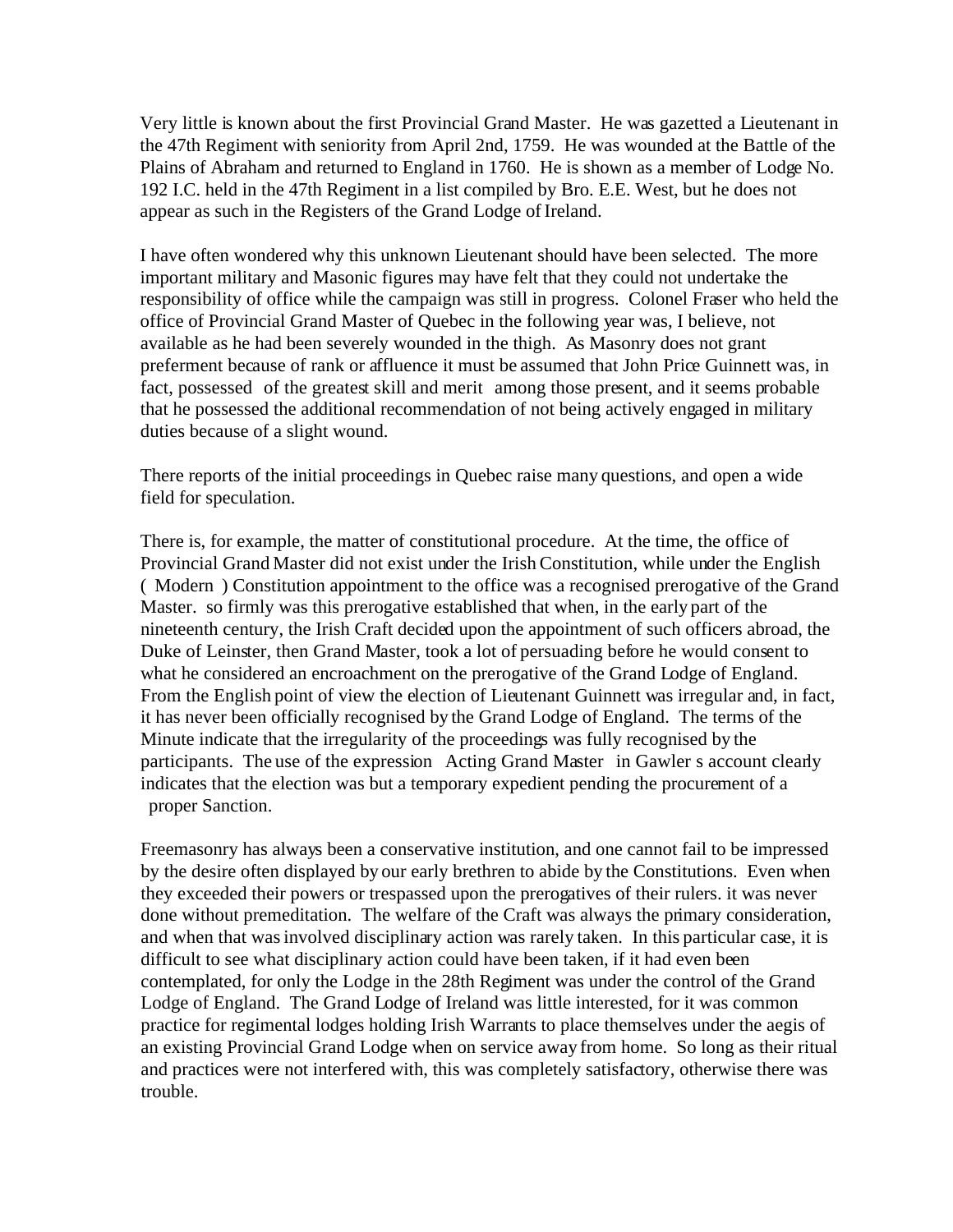It may be noted that the Minute does not state from which of the two Grand Masters the sanction was to be obtained. the application was, in fact, made to the Grand Master of the Moderns, and this raises the next question:-- Why should five irish lodges, who were much more closely allied to the Ancients than to the Moderns agree to make application to the Moderns for the proper sanction. This is even more strange when it is known that some of these Lodges had actually been represented at a meeting in Halifax, a few months earlier, where the brethren had recently transferred their allegiance from the St. Johns Grand Lodge of Boston ( Moderns ) to the Ancient Grand Lodge of England.

The answer to this question, it is submitted, is that there must have been a dominant personality behind the scenes who was able to bring influence to bear upon the decisions taken. It is believed that his individual was none other than Thomas Dunckerley. While the evidence upon which this conviction is based is meagre, it has received acceptance in research circles. Dunckerley, as is well known, was one of the most active and brilliant Masons in England. His Masonic career is capably presented in the Life written by Henry Sadler. Duckerley was not even present at the meeting, but he had been serving in the Fleet as Gunner -- a rank equivalent to the modern Quartermaster -- on board H.M.S. Vanguard, and it has now been definitely established that he had undertaken to present the case for the Quebec brethren to the Grand Master of England.

This episode in Dunckerley s life is indicative of the integrity of his character, and the very strong attachment exhibited throughout his life to the Craft. The Vanguard reached England early in January 1760, and during the short time that Dunckerley was in England his time must have been fully occupied in the supervision of the refitting of his ship which was under orders to return to Quebec with the least possible delay. Shortly after his arrival in England his mother died, and he learned that he was a natural son of King George II. Despite the claims imposed by his naval duties and his pressing personal affairs he nevertheless found time to discharge his obligation he owed to the Quebec brethren and present their case to the Grand Lodge. Bro. J.H. Lepper has observed that Dunckerley at this period was a poor man, and that unless he had known that Masons of good will were waiting to receive the document which would give them a proper sanction he would not have gone to the trouble and expense of obtaining it.

When Dunckerley came back to Quebec with the British Fleet, he was not only the Master of a Lodge established on board the Vanguard, but he also carried a Warrant, or Special Patent, empowering him to look into Craft matters wheresoever he might go. It was in virtue of that special authority that on St. John s Day in Summer, 1760, he installed Colonel Simon Fraser, as successor to Lieutenant Guinnett as Provincial Grand Master of Canada. This act has always been acknowledged by the Grand Lodge of England as being completely regular.

In the light of Dunckerley s later Masonic career, his strong attachment to the Moderns and his contempt for the pretensions of the Ancients this installation must have given him great satisfaction for it firmly established the Moderns in Quebec. The Ancients had been jockeyed (a word used by Dunckerley in similar circumstances a few years later) out of a favourable position.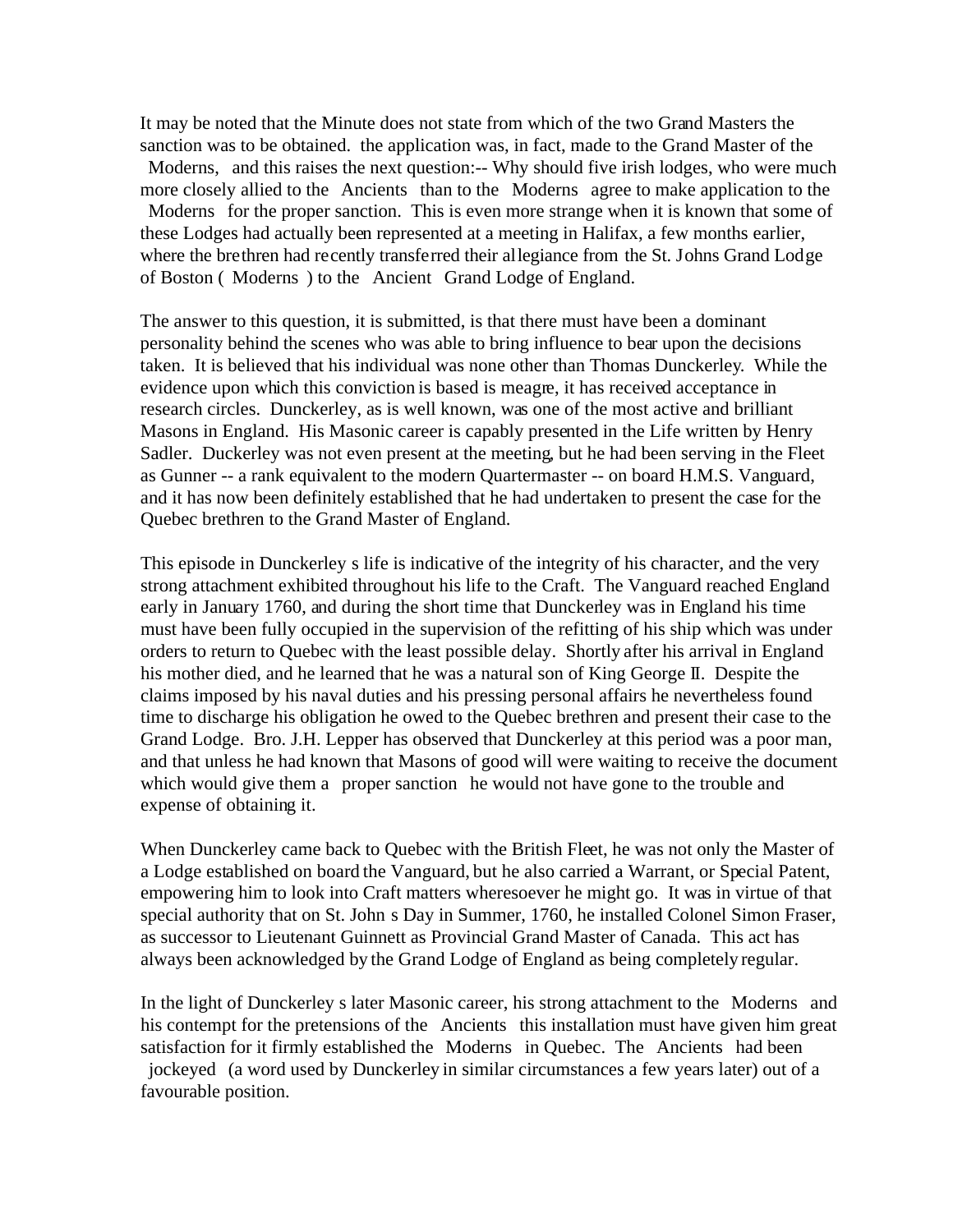The Minutes of this first meeting also record that Lieutenant Guinnett was duly installed and that he appointed Captain Thomas Augustus Span of the 28th Regiment as his Deputy, and that he also appointed Bros. Huntingford and Miles Prentice as Grand Wardens with Bro. Paxton as Secretary.

Captain Span was a son of Richard Span of a well known Co. Langford family (from which the late Lord Plunket, Archbishop of Dublin, was descended). He was posted as an Ensign in February 1740-1, and Captain August 28th, 1753. He was wounded twice in the operations before Quebec. In 1762 he served at Havana with the rank of Major in the 95th Regiment. He was a member of Lodge No. 35 I.C., held in the 28th Regiment. He died circa 1768.

Colonel Edward Huntingford was the Commanding Officer of the 28th Regiment, and the grantee of the Boston Warrant, No. 1, Louisburg, held in the Regiment.

Miles Prentice was, I believe, an Irishman. He was serving with the 43rd Regiment, was Warden of the Lodge in the 17th Regiment in 1758 when the Army was at Louisburg, and appears in a return made by the Lodge in 1759. This Lodge in the 17th Regiment granted a dispensation to its brethren serving in the 43rd Regiment, and these brethren were present or were represented at the initial meeting held in Quebec. The granting of dispensations by military lodges pending a proper Warrant being obtained from the Old Country was not an uncommon practice.

Beyond these few names we have no record of the Brethren who attended the meeting, but there were many Masons of prominence in Wolfe s Army, and it would seem inevitable that they took part in the proceedings. Among these were Colonel Richard Gridley, Grand Senior Warden of the Provincial Grand Lodge of Boston, of which his brother, Jeremy, was the Provincial Grand Master; Captain Robert Ross, a member of the Lodge in the 48th Regiment, who became Grand Secretary of the Grand Lodge of Ireland in 1786, and who served as Grand Warden of that Grand Body from 1787 to 1789; Colonel John Young, Commanding the 60th Regiment (Royal Americans), who then held office of Depute Grand Master of the Grand Lodge of Scotland to which he had been elected in 1736, and who in 1757 received a Patent from the Grand Lodge of Scotland appointing him Provincial Grand Master over all the Scottish Lodges in America; Captain John Knox, whose Journal of the Campaigns in North America is so informative, was doubtless also present. He was a member of the Craft, and as he was serving in the 43rd Regiment in all probability he was either a member of the Lodge No. 136 I.C., in the 17th Regiment, or the Lodge in his own Regiment held in virtue of a Dispensation issued by Lodge No. 136.

Wherever the Highlanders went, their popular padre the Reverend Robert MacPherson, called Caipal Mor by the men because of his large stature, was also to be found. It is believed he was made a Mason in Scotland, and it would seem inevitable that he must also have been present to invoke a blessing from the G.A.O.T.U. upon the proceedings. He was a member of Select Lodge, carried without a number on the Roll of the Provincial Grand Lodge of Quebec, in 1761.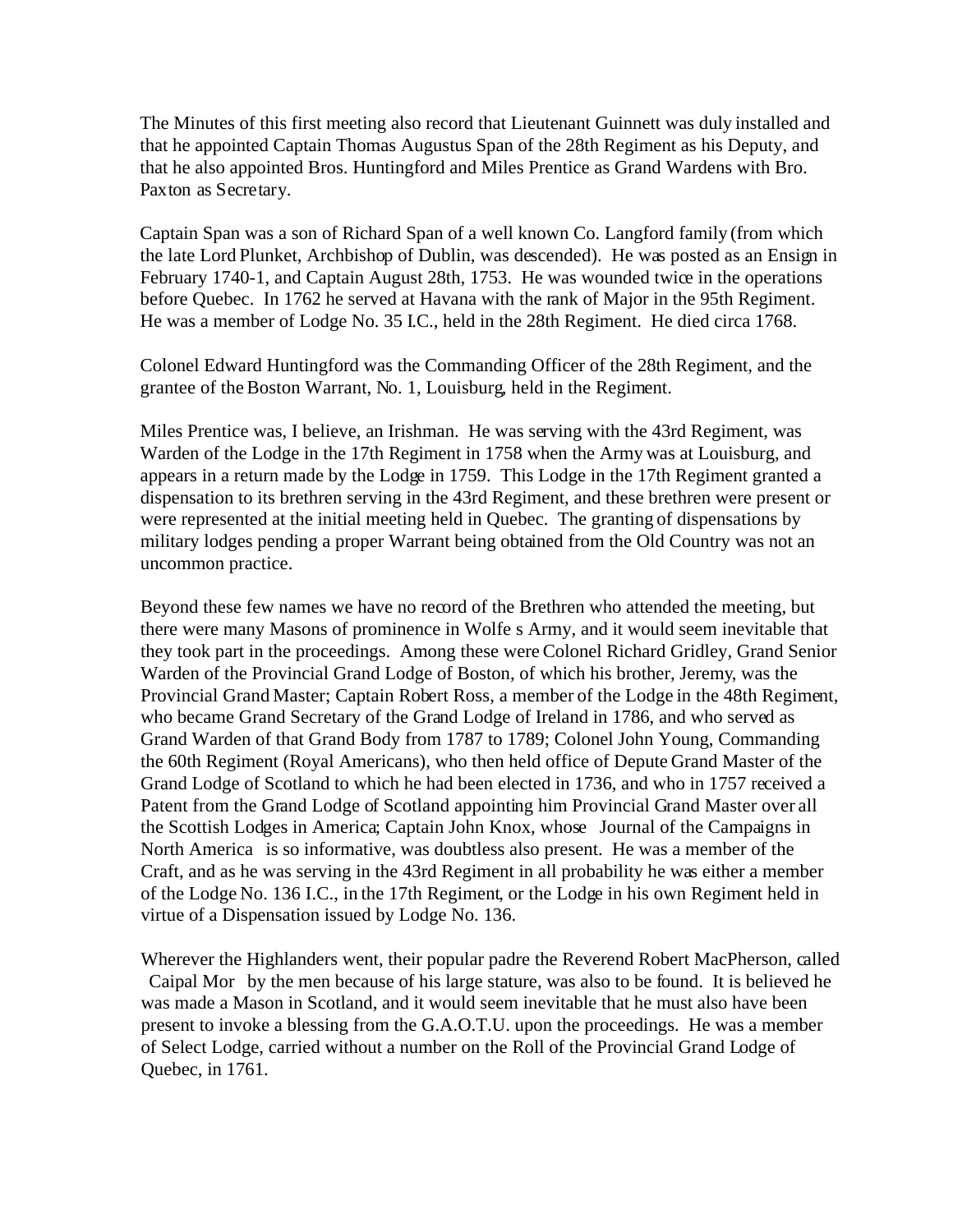While these officers naturally attract attention because of their prominence, yet the fact remains that the regimental lodges derived their support from the rank and file. Unfortunately, as Bro. Lepper has pointed out, the story of these sergeants, corporals and privates is almost as completely blank as are the pages of the registers which should record their names. It is true that from time to time military lodges made a return to their Grand Lodge, but they were necessarily made at very irregular intervals. In the case of the Grand Lodge of Ireland, when Alexander Seton, the Grand Secretary, was dismissed from his office shortly after the turn of the century, he took with him all the official records, for he dared not allow them to remain in the archives as evidence of his misconduct. These records have never been recovered.

However, we know a great deal about some of the humble Masons. there was, for example, Sergeant John Gawler of the Royal Artillery who is known to have been a member of Lodge No. 11, P.G.L. Quebec, held in the Regiment. He returned to England in 1764, and thereafter acted as unofficial representative of the Quebec brethren in England. It is from his correspondence with his old friend James Thompson, and with the Grand Secretary of the Grand Lodge of England that much of the history of these early days has been reconstructed. the close friendship between Gawler and Thompson is indicated by the fact that Thompson s eldest son was christened James Gawler.

Sergeant William Paxton of the 47th Regiment was Secretary of the Provincial Grand Lodge from 1759 to 1762 when he returned to England with his Regiment. He is shown as a member of Lodge No. 192 I.C., held in the 47th Regiment in 1761.

Miles Prentice, to whom I have already made reference, was the Provost marshal of Wolfe s Army, and was commissioned a Lieutenant on the field upon his appointment. When Peace finally came, he achieved the ambition of every British soldier and became a tavern-keeper, opening the Sun Tavern at Quebec. In 1775 he bought the old property with which Le Chien d Or is associated which stood on the site of the present Quebec Post Office. The stone on which is carved the golden dog gnawing a bone is now to be seen in the facade of the Post Office. He named his new possession Freemasons Hall and the Grand Lodge and some of the local Lodges held feasts and meetings there. When the 43rd Regiment left Quebec, Miles Prentice helped, I believe, to form a civilian lodge for the inhabitants of the town which, in the course of time, was renamed St. Patrick s Lodge, and of which he was Worshipful Master in 1766. In 1775, when Montgomery and Arnold attacked Quebec, Miles Prentice assumed his old job as Provost marshal, and although many historians write that Montgomery s body was identified by his widow, I have ample evidence to prove that he was very much alive many years after that exciting period.

There was also Saunders Simpson, of Fraser s Highlanders, a cousin of James Thompson, who established Simpson s Coffee House in Quebec, which was also a meeting place for the Quebec Lodges. It was his charming daughter -- Mary, with whom Horatio Nelson fell in love in 1782 when he was serving as Commanding Officer of H.M.S. Albemarle. Had he not been dissuaded by his friend Davidson from leaving the Navy and marrying the girl, British history might well have run a different course.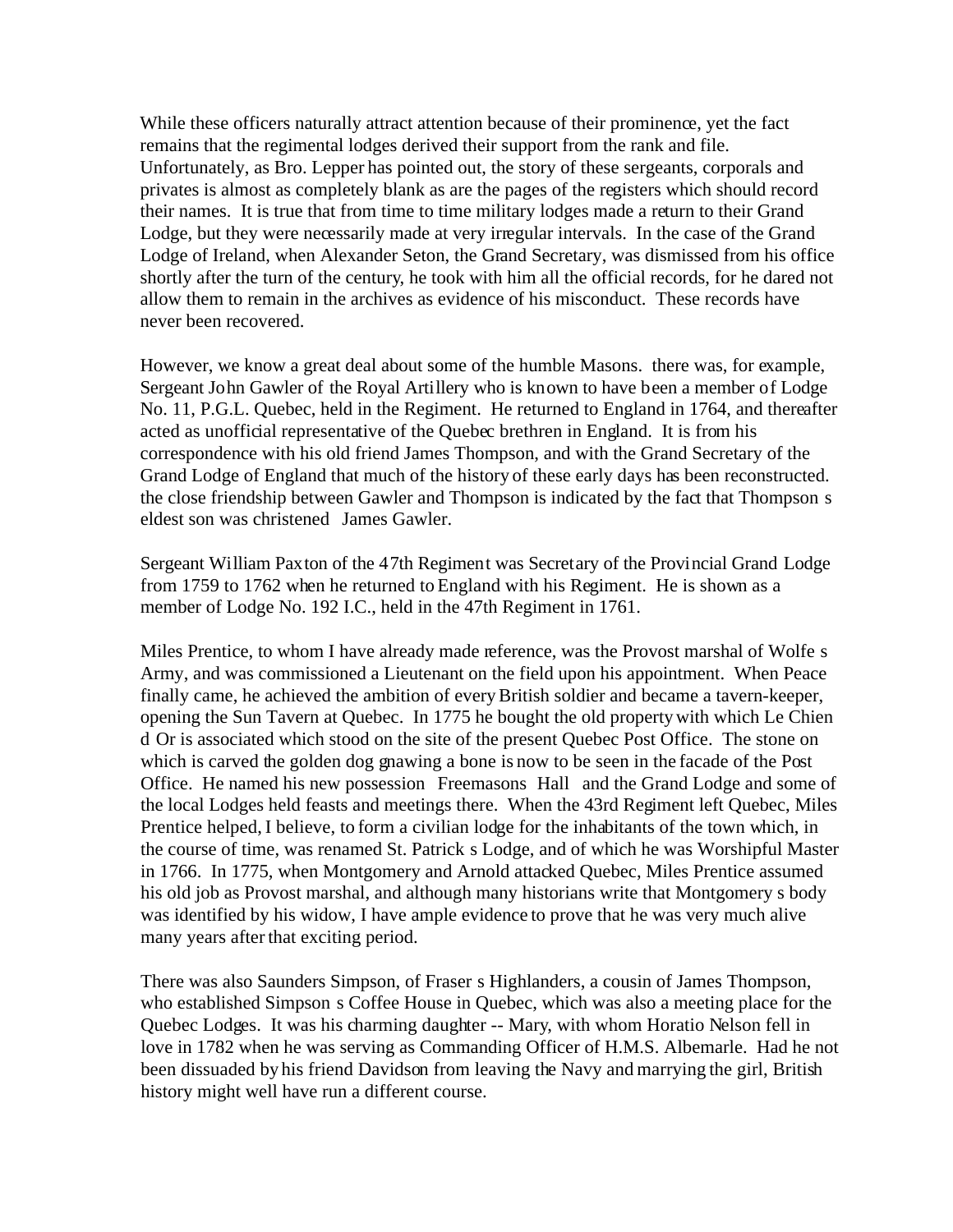But the Mason to whom I think we are most indebted was James Thompson. He was born at Tain, a small town in Scotland, and was made a Mason there. This is his own statement, and up to the present time I have been unable to obtain verification from the existing Lodges in that District. When Fraser s Highlanders were formed, he applied for a commission, but as the establishment was already complete, he volunteered to serve as a Sergeant at a shilling a day. he fought at Louisburg, where his cousin, Captain Andrew Baillie, was killed by his side. He was with his Regiment in the gallant charge which took the Highlanders to the very walls of the City of Quebec. If the French gave themselves up quietly, Thompson wrote, they had no harm done to them, but faith! if they tried to outrun a Heilandmon they stood but a bad chance, for Whash! went the broadsword. After the Battle of the Plains of Abraham, he was placed in charge of the wounded and some idea of his physical build may be gathered from his Memoirs in which he wrote that becoming impatient at the slowness with which the wounded were being moved, he alone carried a man up the bank of the river at Levis and did not set him down until he reached the Hospital. He grumbled that the feat ruined his red coat. When the ladies of the Ursuline Convent knitted long woollen stockings for the Highlanders to wear in the winter of 1759-60 Thompson stuck to his kilt, and one may conclude that any weakling who dared to wear them would be beneath his contempt. For at least twelve years if not seventeen James Thompson was Grand Secretary of the Provincial Grand Lodge, and he must have been a pillar of strength to the Provincial Grand Master, the Hon. John Collins, just as he was the prime mover in his own Lodge, the original St. Andrew s Lodge, warranted by Colonel Simon Fraser, of which he was a Charter member. Thirteen terms as Master, six terms as Senior Warden, one term as Junior Warden and eight terms as Secretary is a record of service to a Lodge which would be difficult to surpass.

James Thompson was employed in the Engineers Department at Quebec from 1761 to 1772 as Clerk of Works, when, on the recommendation of General Jones, then commanding the northern district of North America, he was appointed Overseer of Works on the staff of the Garrison by General Haldimand the Commander-in-Chief. In 1779 he was in receipt of four shillings and eightpence per day, Army Currency, which in a Petition to H.R.H. the Duke of Kent for some further allowance Thompson said was by no means adequate for the support of a wife, four boys and two girls. He retired from this office in 1828, after sixty-four years service, not because of old age, he claimed (he was then 96), but because of an injury he sustained during the Siege in 1775. In 1827, the foundation stone of the Wolfe and Montcalm Monument was laid with Masonic honours, and James Thompson, as the only survivor of the two armies commanded by the generals whose memories are thus commemorated, participated in them. But the sands of time were fast running our, and he passed peacefully away on August 25th, 1830, at the age of 97 years. His courage, integrity and intelligence had won for him employment, honour and trust and it can be truthfully said of James Thompson that he lived respected during the whole of his long and useful life, and died regretted.

I have often thought that the Masons of Quebec should preserve the memory of this useful citizen and zealous Mason by striking a medal for bestowal on Masons who have emulated his zeal for the welfare of the Craft.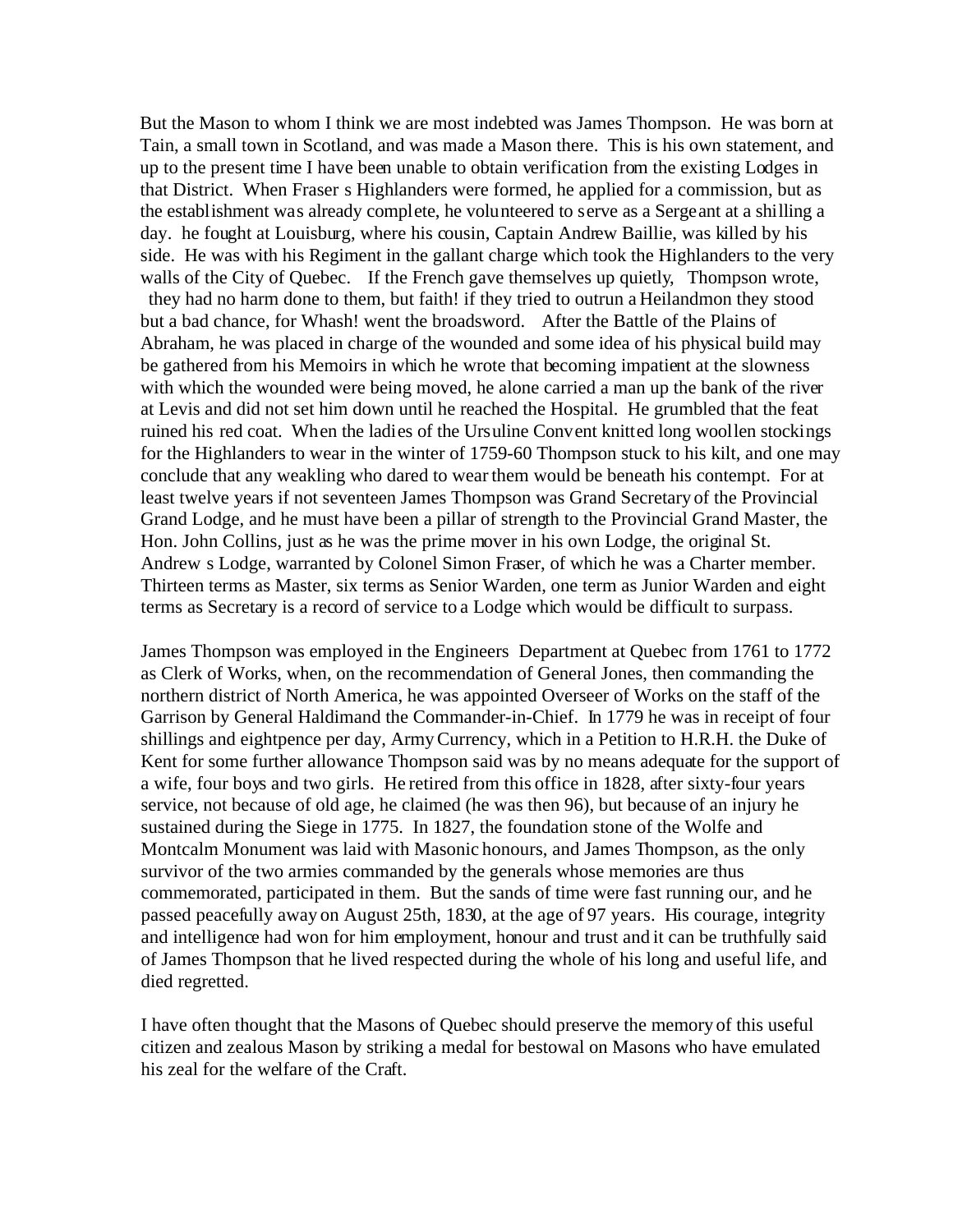From a biographical sketch on one of these early Quebec masons which I have taken from the Minutes of St. Andrew s Lodge, we learn something of their character. The Minutes reads:--

 In this last tribute of our duty to our deceased brother the Society made a most respectable appearance, and, it may be said, that in this solemn ceremony, his Corps had the greatest Masonick honours known in this Province since the Conquest, having for Pall Bearers, Six Royal Arch Masons in their Regalia.

In his character he was possessed of a mind superior to anything that appeared to him mean and little. Generous almost to profusion, happy and facetious with his friends, with an extraordinary Vivacity, True to his Trust, Punctual in his Payments, Just in his Transactions, of great Humanity. With all these accomplishments, he had his foibles. His Passions were naturally warm  $\&$  quick at times, but tempered partly, by reason, and the persuasions of his friends. Too fond of his friends and his Bottle, he ruined a Constitution which in its original texture seemed formed to last much longer than 47 years.

As one reads the pages of history upon which the events of this first winter are recorded, it is pleasing to find that the practice of Masonry brought some consolation and relaxation to these poor common soldiers. Their lot was indeed a hard one. The were ill clad. Their rations were reduced to permit food to be distributed to the starving civilian population, and it is to their credit that they accepted the cut in their rations willingly. Most of them had to find shelter where best they could.

The military situation, too, was deteriorating. Early in January, the enemy showed signs of activity, and the posts and blockhouses which had been established on the outskirts of the City were kept fully manned. A number of raids were made on enemy posts with varying success, and the British posts, in their turn, were attacked, but it was not until April that the enemy s movements became seriously alarming. A considerable force had occupied the woods bordering on the Plains of Abraham, and General Murray decided to give them battle before they could establish themselves. If Murray was justified in taking this risk in view of the condition of his troops for besides casualties, a thousand men had died of scurvy and two thousand were totally unfit for duty from the same cause, his decision was unpopular with the troops. One eye-witness describes the forces which marched out to battle as a poor, pitiful handful of half-starved scorbutic skeletons, many of whom had laid away their crutches for the occasion.

The British made a spirited advance, but were unable to withstand a counter-attack, and before reserves could be brought up, the line had given way, and Murray was compelled to order his troops to retire, the engagement costing a thousand men killed and wounded -- onethird of the force engaged.

After Murray s unsuccessful sortie, the enemy brought up artillery and bombarded the town day and night until the 9th of May, when with the arrival of the British Fleet, the siege was lifted.